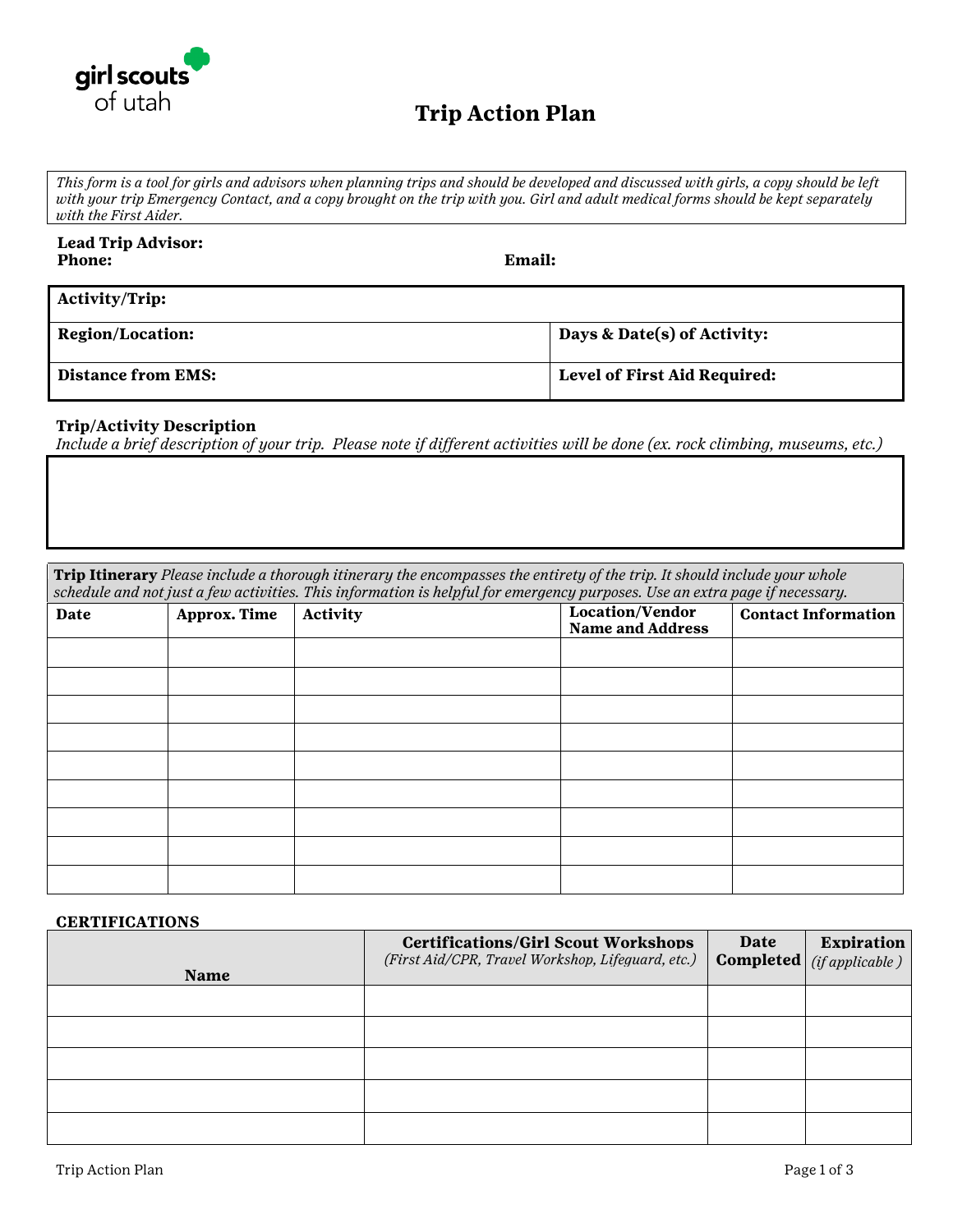| What is the Adult/Participant Ratio for your trip: | adult to<br>— girls |
|----------------------------------------------------|---------------------|
|----------------------------------------------------|---------------------|

| Trip Participant Roster (Include emergency contacts for girls and adults) |     |                            |                                            |
|---------------------------------------------------------------------------|-----|----------------------------|--------------------------------------------|
| Girl/Advisor Name                                                         | Age | Guardian/Emergency Contact | Guardian/Emergency<br><b>Contact Phone</b> |
|                                                                           |     |                            |                                            |
|                                                                           |     |                            |                                            |
|                                                                           |     |                            |                                            |
|                                                                           |     |                            |                                            |
|                                                                           |     |                            |                                            |
|                                                                           |     |                            |                                            |
|                                                                           |     |                            |                                            |
|                                                                           |     |                            |                                            |
|                                                                           |     |                            |                                            |
|                                                                           |     |                            |                                            |
|                                                                           |     |                            |                                            |
|                                                                           |     |                            |                                            |
|                                                                           |     |                            |                                            |
|                                                                           |     |                            |                                            |
|                                                                           |     |                            |                                            |
|                                                                           |     |                            |                                            |
|                                                                           |     |                            |                                            |

| <b>Medical Concerns and Physical Limitations of Participants (including Adult Advisors)</b> |                                  |                            |  |
|---------------------------------------------------------------------------------------------|----------------------------------|----------------------------|--|
| <b>Name</b>                                                                                 | <b>Description of Limitation</b> | <b>Action Taken/</b>       |  |
|                                                                                             | or Concern                       | <b>Accommodations Made</b> |  |
|                                                                                             |                                  |                            |  |
|                                                                                             |                                  |                            |  |
|                                                                                             |                                  |                            |  |
|                                                                                             |                                  |                            |  |
|                                                                                             |                                  |                            |  |

|  |  | Action Steps in case of emergency: |  |
|--|--|------------------------------------|--|
|--|--|------------------------------------|--|

**1.** Who is the primary caregiver?

**2.** Who is the secondary caregiver?

**3.** Who makes decisions in the event of changed plans (inclement weather, unsafe conditions, museum closed, etc.)

**4.** How would evacuation happen?